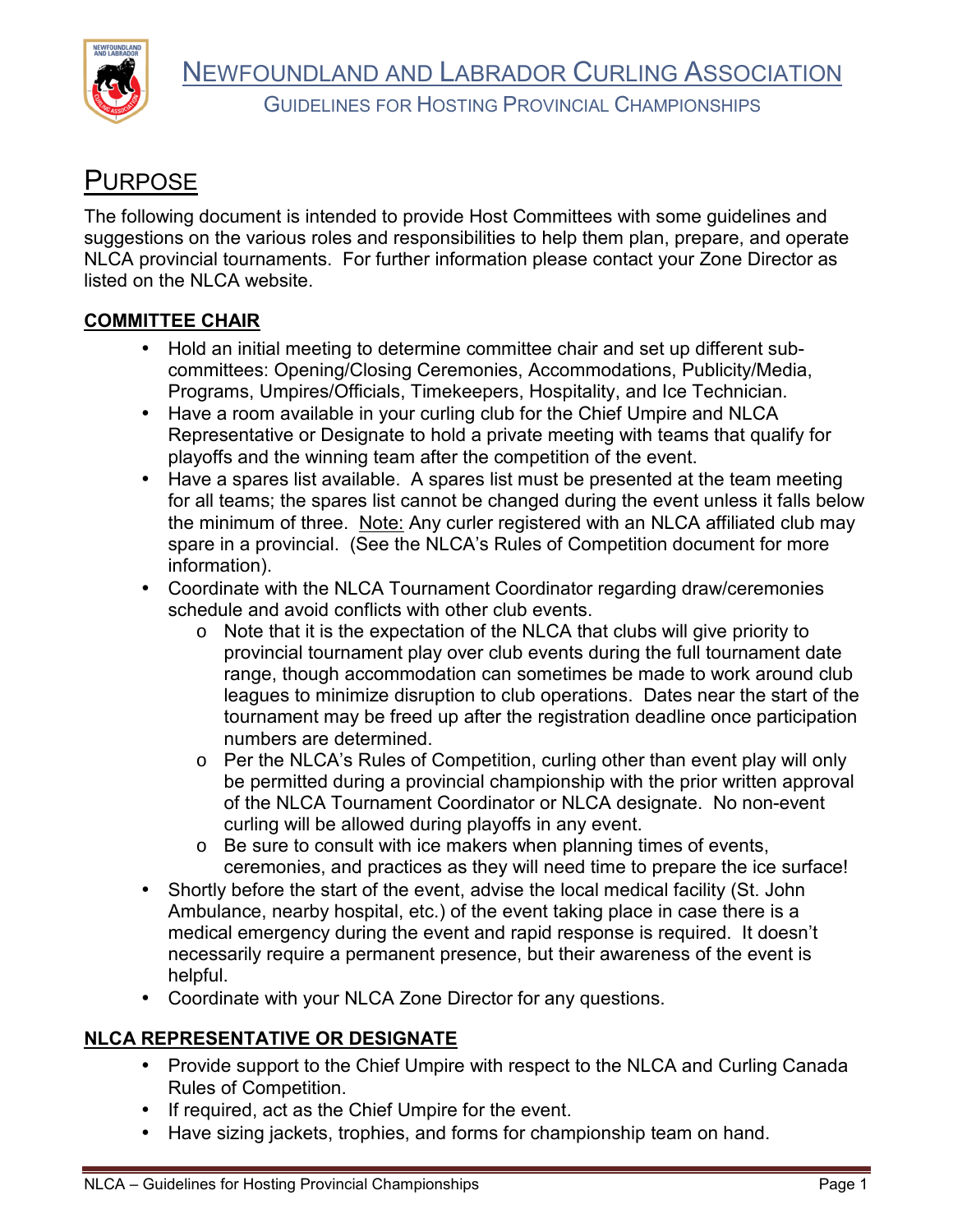

- In conjunction with the Chief Umpire, meet with all teams advancing to the playoffs after the completion of round robin play to discuss items such as sheets used for playoffs, hammer and rock selection, and any additional practice time.
- Enter line scores on the NLCA scoring page during the event.
- Give a speech on behalf of the NLCA at all ceremonies and for presentation of event winners.
- Once a winner has been declared, the NLCA Representative or Designate must sit down with the winning team including 5th player and coach, if applicable, and complete the following items prior to them leaving the club. All items below are to be forwarded to the NLCA Tournaments Coordinator for submission to Curling Canada immediately following the conclusion of the event!
	- o Curling Canada's Competitor's package
	- o Jacket sizing form (this may be Curling Canada's form or the NLCA's form, depending on the event)
	- o Digital photo of team that meets the following requirements:
		- Photo should be in landscape orientation (i.e. wide, not tall);
		- Minimum 300 dpi to ensure acceptable event program quality;
		- Must have the following order (left to right): Skip, Third, Second, Lead, Fifth, Coach;
		- **Ensure there is no advertising in the background;**
		- **Players should stand shoulder to shoulder in matching jackets.**

# **ACCOMMODATIONS**

- The chairperson or a committee member should check with local hotels/motels to ensure a sufficient number of rooms are available.
- Check to see if a group rate or sports rate is available.
- Rooms should be held available until a week prior to the competition. **Teams are responsible for making their own reservations.**
- This person has to advise the zone director of this information so it can be passed on to the competitors for their consideration.

# **TREASURER / SPONSORSHIP**

- Responsible for sending out all sponsorship letters for the event.
- Ensure that all sponsors are displayed in an open area in the club for all to see.
- NLCA provides a certain amount of funding on a per-team basis. The amount of funding depends on the event being held. This will be paid prior to the championship once the Tournaments Coordinator has been advised of the number of teams participating.
- Trophies, jackets, and cresting will be provided by the NLCA.

## **PROGRAMS**

- Get official messages from the Mayor, NLCA President, Club President, MHA, etc. as needed for the Program Booklet.
- Get official draw schedule from the NLCA Tournament Coordinator.
- List the names for each team, its members, and the club that each team represents.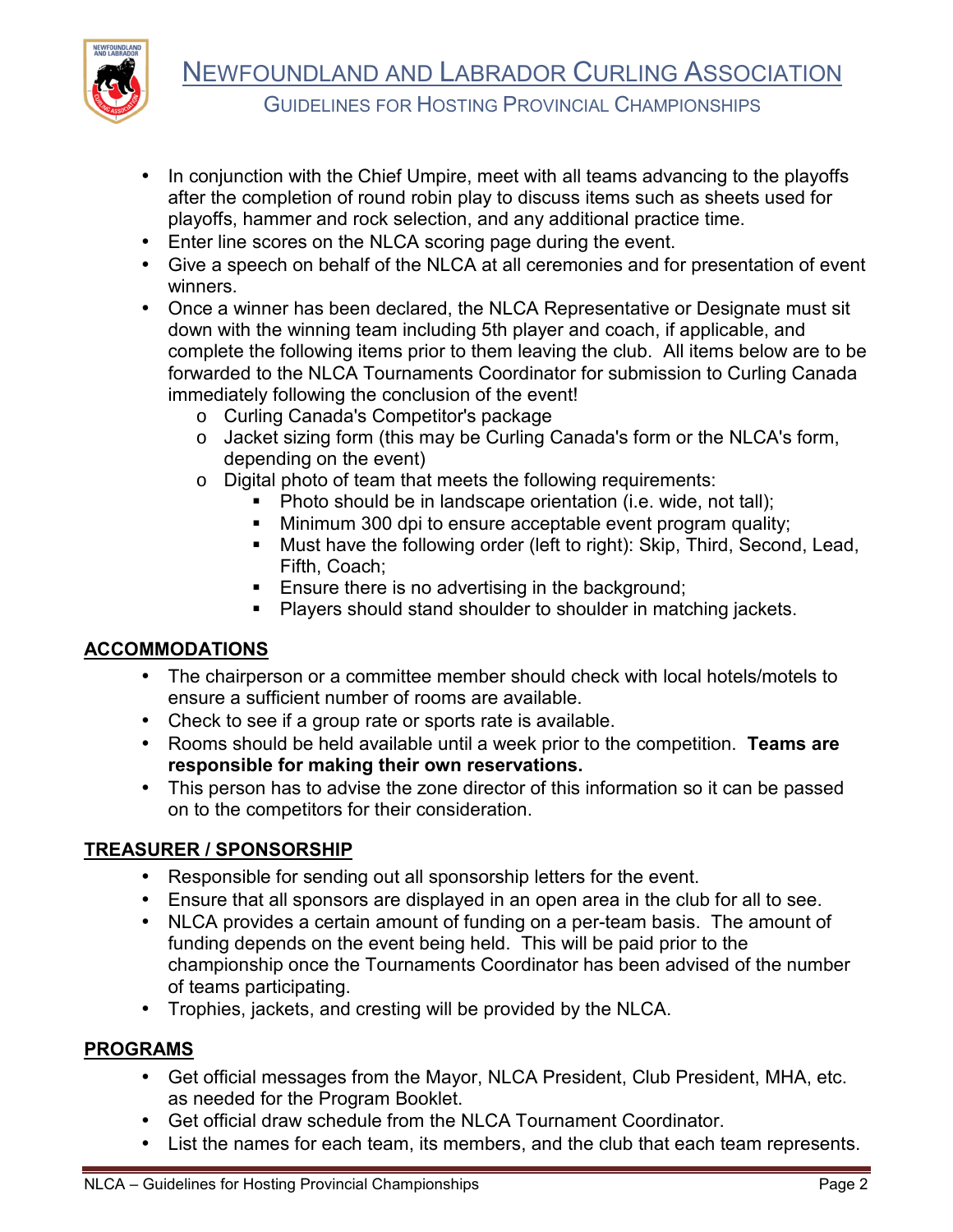

- Include a schedule of events, i.e. times of draws, opening ceremonies, banquet/luncheon, tie breakers, and final draw times.
- Add pertinent rules and add Curler's Code of Ethics, Coaches Code of Ethics, and Rules of Fair Play.
- The number of programs required depends on the number of curlers in the event, should print an extra 20 – 30 copies. **Suggestion**: Check with the Municipal Council, as they may print programs free of charge if expecting an influx of people into the community.

## **UMPIRES, TIMEKEEPERS, AND OFFICIALS**

- Have the latest copies of Curling Canada's "Rules of Curling for Officiated Play" and the NLCA's Rules of Competition document available for the Chief Umpire.
- Ensure that time clocks are up and running.
- The NLCA will arrange to have a Chief Umpire on site for all draws (coordinate with NLCA Zone Director).
- The club is responsible for arranging to have time keepers for all draws  $-1$ timekeeper per ice per draw.
- Have signs for chair backs for the timekeepers and coaches for each sheet of ice.
- Have team name sheets for posting behind each sheet to ID the teams on the ice.
- Have small tables for the Timekeepers for each sheet of ice.
- Have score sheets and pens ready for the Timekeepers for each draw. Score sheets are available on the NLCA's Official Documents website. Score sheets will be used at each game and shall be signed at its conclusion by the official score keeper and a member of each participating team.

## **HOSPITALITY**

- Food or beverage served at NLCA-operated events should follow the NLCA Healthy Eating Policy, which can be found on the NLCA's Official Documents webpage.
- Coffee/muffins for the curlers are appreciated each morning. Donations could be encouraged here, i.e. Tim Horton's or from club members.
- Wine and Cheese if desired. Usually host this event after the opening ceremonies, but this will be left to the Host Committee's discretion if they choose to have one.
- Meal for curlers (usually one of the following):
	- o Luncheon: Light menu; usually the making of sandwiches and soup.
	- o Dinner: This is left to the discretion of the Host Committee.
	- o Junior events: Usually subs, pizza, etc., at the discretion of the Host Committee.
- It is common practice to invite the Chief Umpire, NLCA Representative, Ice Technician, Committee Chair, and other key organizers to all events such as the luncheon or dinner.
- Have tissues, fruit, snacks on ice during the games. Fruit or snacks can be brought out for the mid-game break.
- Garbage cans at both ends of the ice surface where possible.
- Honour sponsors by displaying and using their products in the coolers, washrooms and club where possible.